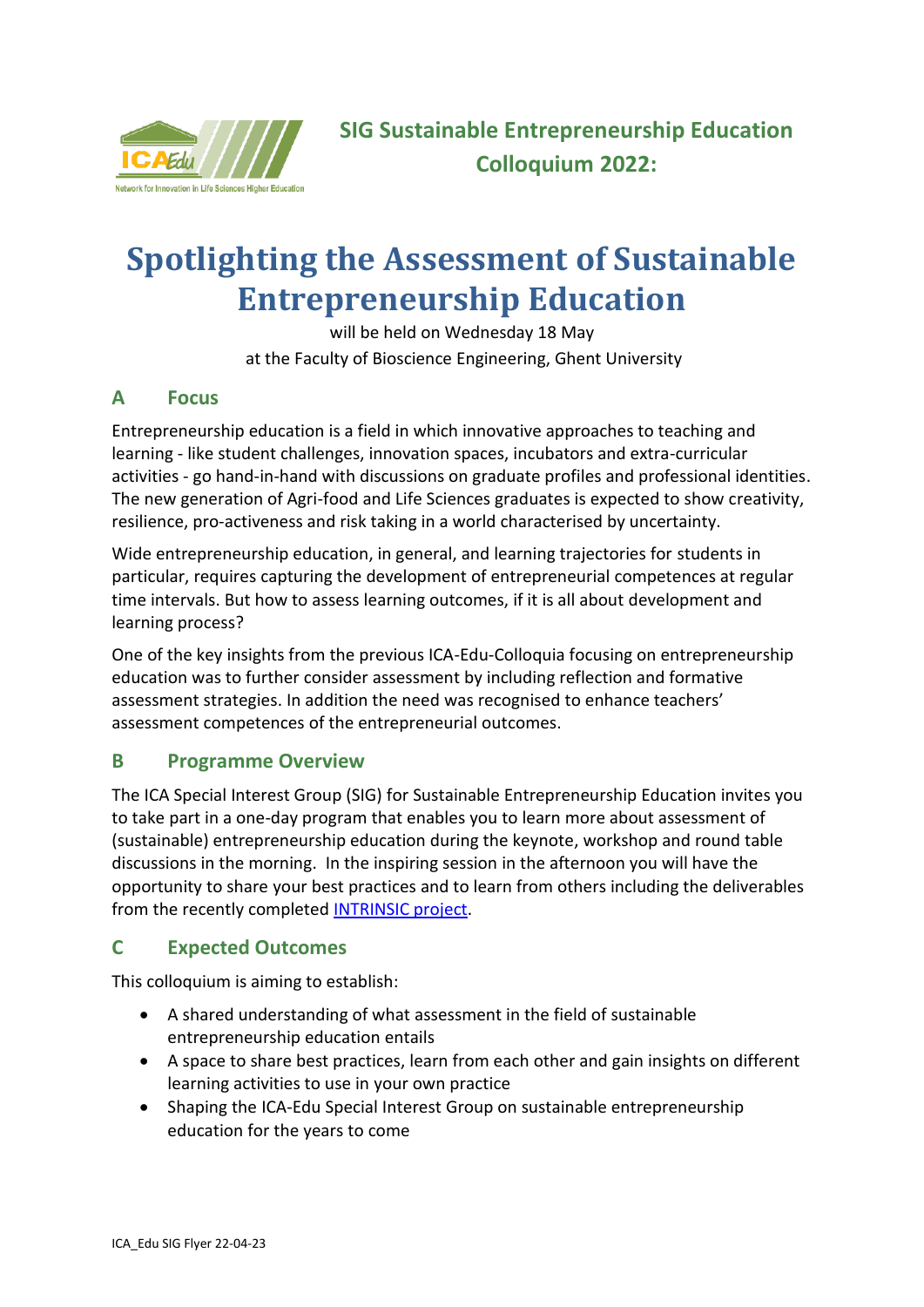## **D Target audience**

Teachers, researchers, program managers and other enthusiastic people working in the Life Sciences and who are involved in, or curious about, sustainable entrepreneurship education.

#### **E Programme**

You can register here to attend the morning session ONLINE from 10.30 to 13.15 CET a[t](https://forms.gle/7bXqS233Rhp5ReN36) [https://forms.gle/7bXqS233Rhp5ReN36.](https://forms.gle/7bXqS233Rhp5ReN36) Once you have registered you will be sent the link to ZOOM on Tuesday 17 May

| 10.30 | <b>Welcome and Overview of the Programme</b><br>Lisa Ploum, Chair of the ICA-Edu SIG and Wageningen University and<br>Research, NL |
|-------|------------------------------------------------------------------------------------------------------------------------------------|
| 10.45 | Keynote: Assessment of creativity with round table discussions<br>Andy Penaluna                                                    |
| 11.45 | Coffee break                                                                                                                       |
|       |                                                                                                                                    |

- 12.00 Workshop: Assessing the Action Oriented Entrepreneurial Learning Process Spiced by Uncertainty. Led by Yvette Baggen, Wageningen University, NL
- 13.00 **Recap of the two sessions on assessment**
- 13.15 Buffet lunch
- 14.30 **Learning together:** sharing best practices, diving into the learning activities developed in [INTRINSIC](https://intrinsic.eu/) and co-creating the SIG on sustainable entrepreneurship education.

**You are invited to present** your own case study, best practice, learning activity, and so on. Please indicate on the registration form whether you want to present something and submit a brief statement of your intervention to Lisa Ploum at lisa.ploum@wur.nl by the Wednesady 4 May.

Currently the following Case Studies will be presented

- Stefan Lilischkis: Tentative model curricula and recommendations to foster entrepreneurship education for the bioeconomy
- Guido Orzes: Students & Company Sprint; implementing the Entrecomp framework
- Rita Klapper: Using Sipos et al's (2007) Head, Hands and Heart in assessing sustainable entrepreneurship pedagogy
- Andreas Zitek: How to continue INTRINSIC; possibilities for future collaborations
- 17.30 Closure

#### 20.00 **ICA Colloquia Reception and Walking Dinner***,* Klein Turkije 20, Ghent.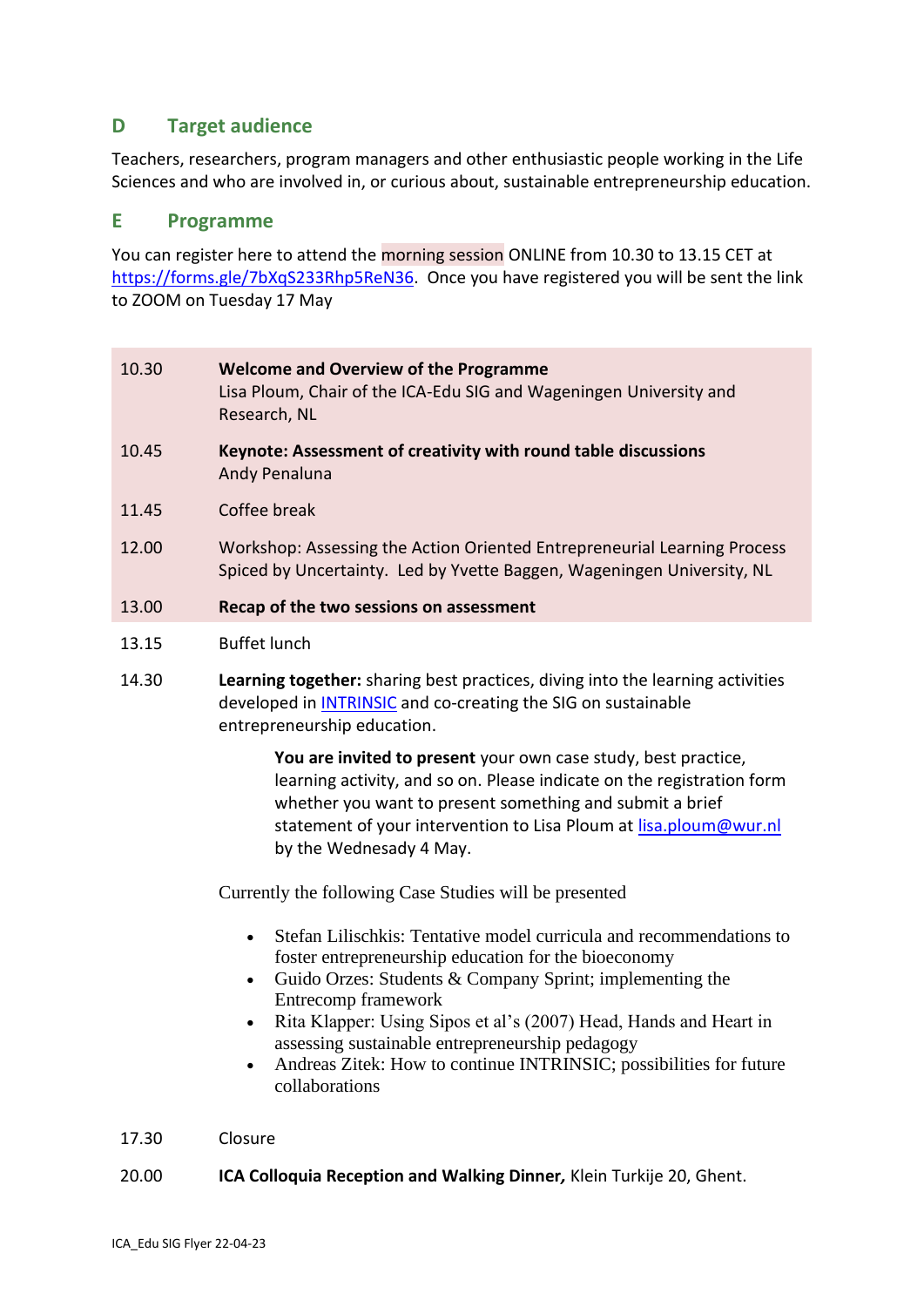# **F The Leaders of the ICA-Edu Special Interest Group (SIG) for Sustainable Entrepreneurship Education**

The SIG is a section of the ICA Network for Innovation in Life Sciences Higher Education (ICA-Edu). The Chair of the SIG is a member of the ICA-Edu Executive Committee.

**Lisa Ploum**, Chair of ICA-Edu SIG & Wageningen University and Research, NL

**Yiorgos Gadanakis**, University of Reading, UK

**Guido Orzes**, Free University Bozen-Bolsano, IT

**Jarkko Pyysiäinen**, University of Helsinki, FI,

**Andreas Zitek**, University of Natural Resources and Life Sciences Vienna (BOKU), AT

## **G Registration**

Please complete the online [Registration form](https://goo.gl/forms/d4BjZlCbkPUQiOUY2) at<https://forms.gle/tdQ8NVbBNruFirjH7> Please note it is also possible to register for one of the other educational Colloquia on 19-20 May – see [www.ica-euope.info](http://www.ica-euope.info/)

#### **Registration fee:**

 $80 \text{ }\epsilon$  for delegates from [ICA-member Institutions](file:///C:/Users/Utilisateur/Documents/Simon/ica/ICA%20Standing%20Committees/ICA-Edu%20Network/ICA-Edu%202022%20Colloquium/Programme%20planning%20ICA-Edu%20SIG/index.php%3foption=com_content&view=article&id=169:ica-member-institutions&catid=115:organisation&Itemid=212) and members of ICA's Standing **[Committees](file:///C:/Users/Utilisateur/Documents/Simon/ica/ICA%20Standing%20Committees/ICA-Edu%20Network/ICA-Edu%202022%20Colloquium/Programme%20planning%20ICA-Edu%20SIG/index.php%3foption=com_content&view=article&id=143:ica-standing-committees&catid=35:standing-committees)**  $100 \text{ }\epsilon$  for delegates from non ICA-Member Institutions

**Registration fee includes:** Sandwich lunch, tea and coffee breaks during the SIG Colloquium and the evening Reception and Walking dinner

If you register for the ICA-Edu SiG Colloqium on May 18 AND for one of the Colloquia on May 19-20 then the registration fee for the ICA-Edu SIG Colloquim will be reduced by  $45\epsilon$  so as not to charge you twice for the Reception and Walking Dinner on Wednedsay 18 May

#### **Registration deadline 4 May 2022**

• The date of your registration fee payment will be considered as the date of your registration

• After registration an invoice will be sent by e-mail (.pdf file) by the ICA Secretariat. Please note we do not accept Credit Card payments

• Accommodation is not included in the registration fee - [book your accommodation here](https://www.ica-europe.info/select-your-hotel)

Please make your registration fee payment to

| Bank:                   | KBC.                                            |
|-------------------------|-------------------------------------------------|
| <b>Address of Bank:</b> | Brugsesteenweg 513, B-9030 Mariakerke (Belgium) |
| Swift code:             | <b>KREDBEBB</b>                                 |
| IBAN:                   | BE41 7370 3345 2010                             |
| Beneficiary:            | ICA                                             |
| Reference:              | <your family="" name=""> ICA-Edu 2022</your>    |
|                         |                                                 |

VAT: BE 0461 925 876